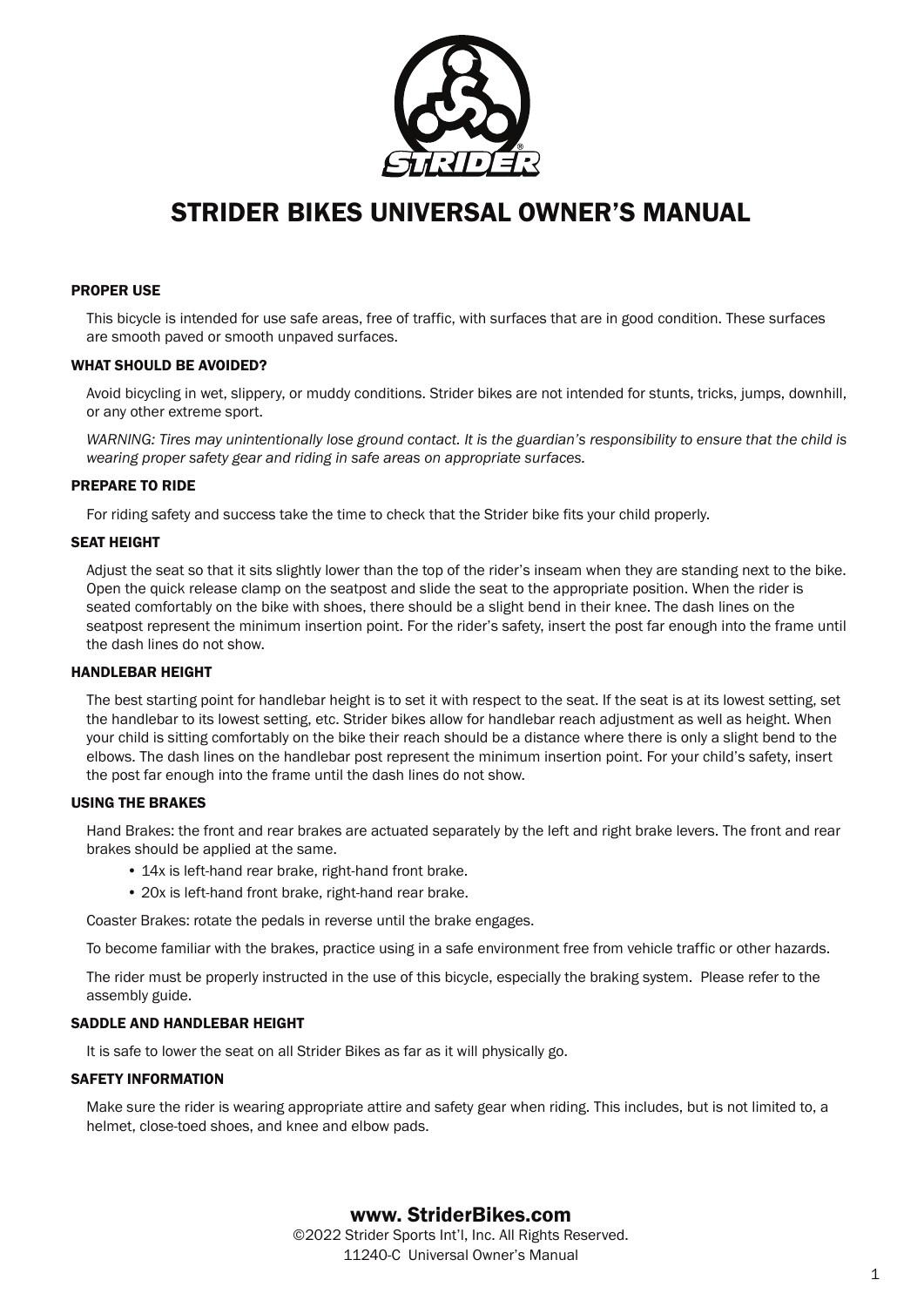#### CHECK THE TIRES

Use a tire pump with a gauge to make sure the tires are inflated within the recommended pressure range. Do not exceed the pressure limit as stated on the side of the tire or rim; whichever is lowest.

*NOTE: It is better to use a hand or foot pump than a service station pump or an electric compressor. The latter is more likely to over-inflate, which can cause the tire to blow out.* 

#### CHECK THE CABLES

Make sure all cables and housings are properly secured to the frame or fork so that they cannot interfere with or get caught on moving parts.

## CHECK REFLECTORS, LIGHTS, AND ACCESSORIES

Check that the reflectors are clean and positioned perpendicular with the rim.

## CHECK THE PEDALS

Make sure your pedals and shoes are clean and free of debris that could affect your grip or interfere with the pedal system.

Grab your pedals and crank arm and wiggle to see if there is anything loose. Spin the pedals to make sure they rotate freely.

## CHECK THE BRAKES

While standing still, make sure you can apply full braking force without the brake lever touching the handlebar. (If the lever touches, your brakes may need adjustment.)

For hand brakes, check that the front wheel brake is working properly. Ride the bike at a slow speed and gradually apply the front wheel brake. The bike should come to a complete stop. Repeat the process with the rear wheel brake.

*WARNING: Brake force applied to the front wheel suddenly or too forcefully could lift the rear wheel off the ground. This could decrease your control and cause you to fall. For best results, gradually apply both brakes at the same time.* 

For coaster brakes, start with the back pedal crank slightly higher than horizontal. Apply pressure downwards on the back pedal. When you move the pedal downward, the brake should engage.

#### CHECK THE CHAIN

Make sure your chain has the correct tension so that it can't fall off. There should be between 6-12mm (0.25-0.50 in) total vertical movement in the middle of the chain, see the diagram under the Chain Maintenance section.

Check that the chain has no kinks, rust, broken pins, plates, or rollers.

# MAXIMUM WEIGHT LIMITS

| Product | Rider            | Rider + Bicycle  |
|---------|------------------|------------------|
| 14x     | 36 kg/ 80 lbs    | 43 kg / 95 lbs   |
| 20x     | 136 kg / 300 lbs | 149 kg / 328 lbs |

Strider products are not intended to fit a luggage carrier or child seat.

# SAFETY ADVISORY

This product is not intended to be ridden on public roads or any places used by automobiles.

Always check and abide by local laws before using this product.

This bike has inherent hazards associated with its use that could lead to injury or death. Never ride this bike near curbs, stairs, steep slopes, swimming pools, or places used by automobiles. Doing so could result in an accident resulting in death or serious injury. Ride in a flat, safe area under adult supervision.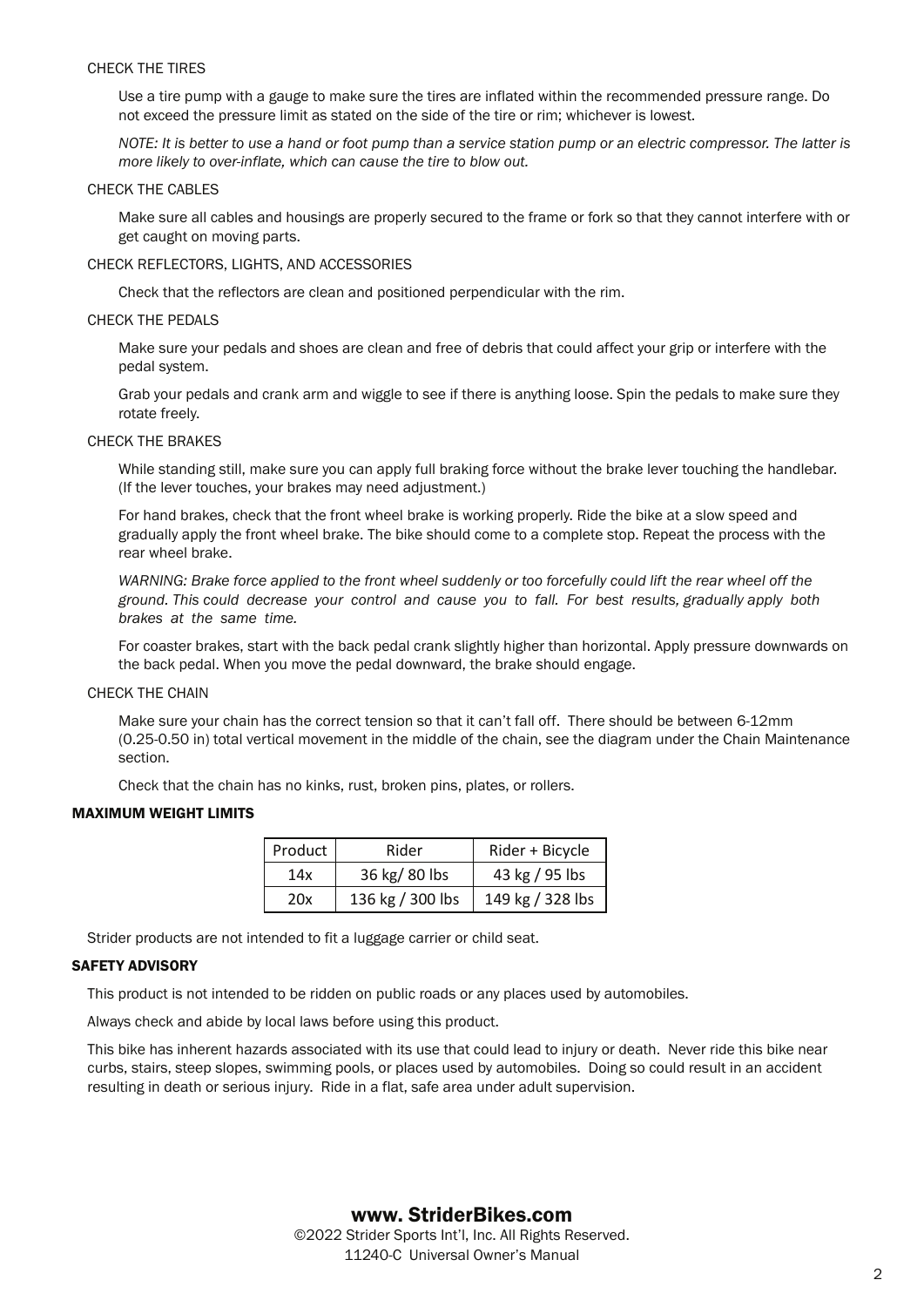| <b>Fastener Torque Specifications</b>         |  |              |  |
|-----------------------------------------------|--|--------------|--|
| Item                                          |  | Torque (N-m) |  |
| 14x Stem and Seat Binder Clamp Bolt           |  | 4.6          |  |
| 20x Quill Stem Bolt                           |  | 20           |  |
| Wheel Axle Nuts                               |  | 22           |  |
| <b>Rear Stay Guard Mounting Screw</b>         |  | 2.7          |  |
| 14x Footrest Bolt                             |  | 20           |  |
| 20x Footrest Bolt                             |  | 20           |  |
| 14x Handlebar Clamp Bolt                      |  | 20           |  |
| 20x Stem Faceplate Bolts                      |  | 20           |  |
| Rear Brake Arm Bolt/Nut                       |  | 2.7          |  |
| Rear Brake Cable Clamp Bolt/Nut               |  | 10           |  |
| Front Brake Center Mount Bolt/Nut             |  | 10           |  |
| <b>Front Brake Pad Nuts</b>                   |  | 10           |  |
| Front Brake Cable Clamp Bolt/Nut              |  | 10           |  |
| <b>Brake Lever to Handlebar Bolts</b>         |  | 2.9          |  |
| 14x Saddle to Seatpost Bolt/Nut Mounting Bolt |  | 4            |  |
| 20x Saddle to Seatpost Bolt/Nut Mounting Bolt |  | 20           |  |

Strider Bikes are not designed to be used in conjunction with any type of stabilizer system.

# ASSEMBLY

When putting your Strider bike together, refer to assembly guide.

# CHAIN MAINTENANCE

The chain should be lubricated with light oil at least every month, or after use in wet, muddy, or dusty conditions. Take care to wipe off excess oil, and not to get oil on tires or rim braking surfaces.

When correctly adjusted, the chain should have approximately 10mm of vertical movement when checked in the center between the chainwheel and rear sprocket. Center the wheel in the frame and re-tighten the axle nut after adjustment.



Chains require a special tool to fit and remove chain links or to change the length. We recommend that you go to a local bicycle mechanic to replace or change the length of your chain.

Strider bikes do not have gears.